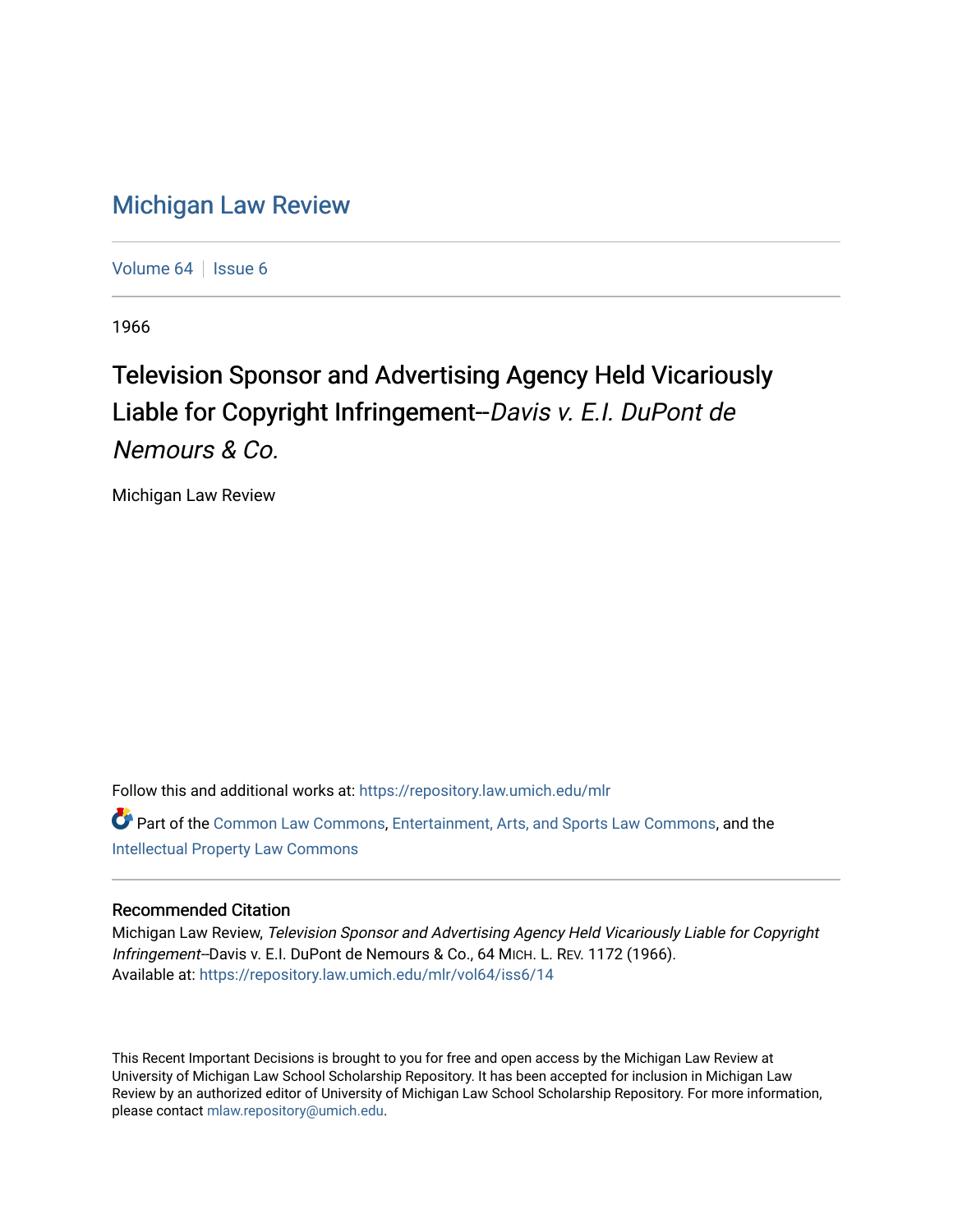## **Television Sponsor and Advertising Agency Held Vicariously Liable for Copyright Infringement-Davis** *v. E. I. DuPont de Nemours* & *Co.\**

DuPont sponsored a dramatization of Edith Wharton's novel *Ethan Frome* presented by the CBS television network. Petitioner claimed an infringement of his earlier copyrighted dramatization of the same novel and sought a declaration of liability<sup>1</sup> against CBS. the producer of the program,2 DuPont, and its advertising agency, Batten, Barton, Durstine & Osborn, Inc. (BBDO). Although DuPont and BBDO were notified before the performance of the possibility of copyright infringement liability and could have stopped the producers from using petitioner's play,<sup>3</sup> they made no attempt to interfere. In petitioner's action in the federal district court, DuPont and BBDO contended that they were not proper parties to any suit for infringement because they had not participated in the production. The court found a "substantial and unfair use"4 of petitioner's production, and held that all defendants were liable for infringe-

• 240 F. Supp. 612 (S.D.N.Y. 1965) (hereinafter cited as principal case),

1. The case was limited by stipulation of the plaintiff to issues of liability. The dis• trict court sat without a jury and made separate findings of fact and conclusions of law in accordance with FED. R. CIV. P. 52. No judgment was entered.

2. Talent Associates, Ltd., was the producer. Also joined as direct participants in the infringement were Talent Associates' officer in charge of the production and the Talent Associates employees who prepared the script.

3. The court found that DuPont had the ultimate power to control the production and exercised that power through its agent, BBDO. Principal case at 631-32,

4. Principal case at 620. This is the controlling test in the Second Circuit for infringement. See, *e.g.,* Nutt v. National Institute Inc. for the Improvement of Memory, 31 F.2d 2!16 (2d Cir. 1929); *accord,* Comptone Co. v. Rayex Corp,, 251 F.2d 487 (2d Cir. 1958); Alfred Bell &: Co. v. Catalda Fine Arts, Inc., 191 F.2d 99 (2d Cir. 1951). Other jurisdictions have adopted similar standards. See, *e.g.,* Ansehl v. Puritan Pharmaceutical Co., 61 F.2d 131 (8th Cir. 1932).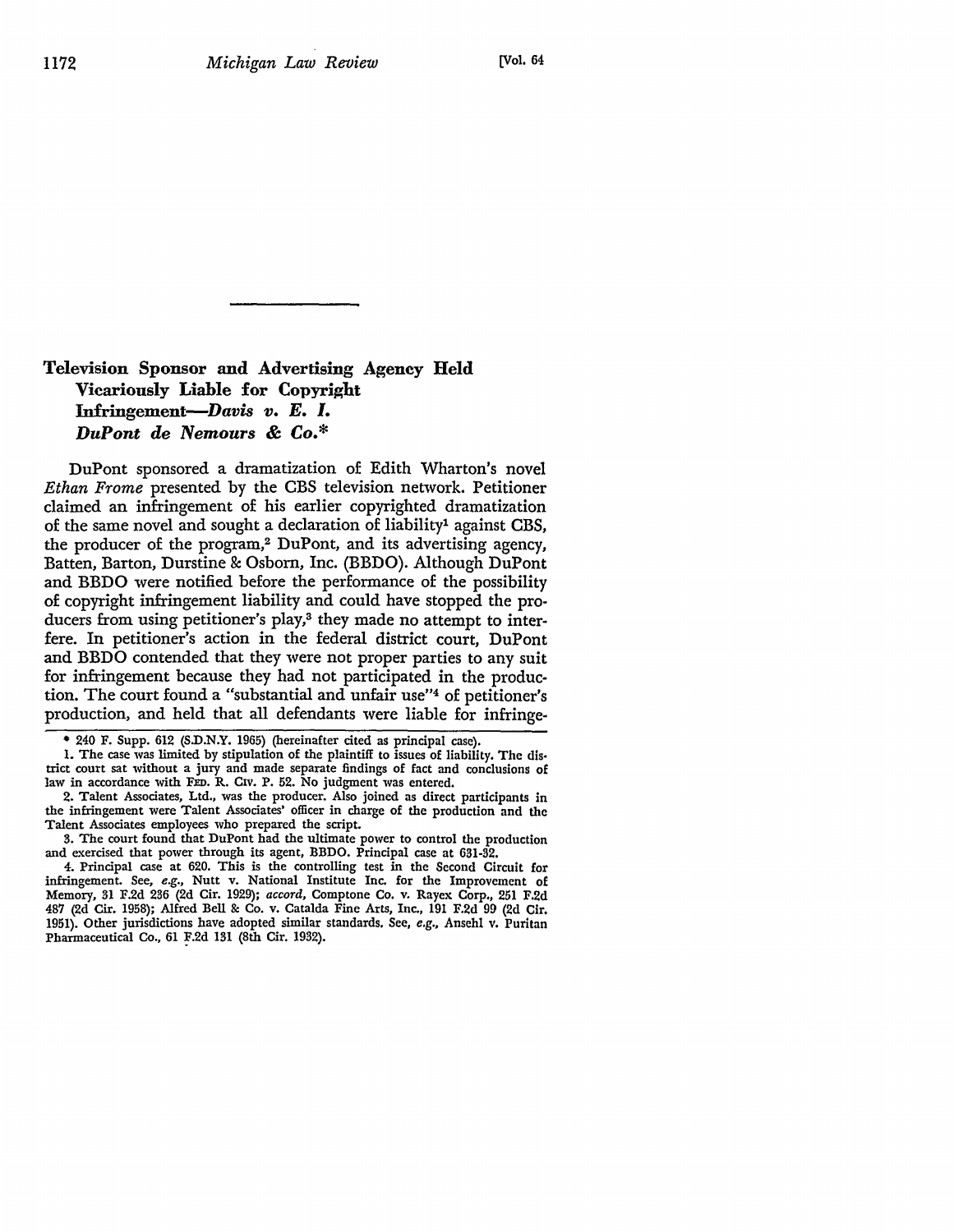ment under the Federal Copyright Act.<sup>5</sup> Although DuPont and **BBDO** had not participated in the production, they were nevertheless held vicariously liable because they had a financial interest in an infringement by parties over whose programming they had the power of control.<sup>6</sup>

The United States Congress, acting under authority granted by the Constitution, 7 has attempted to expand common-law rights in literary property in order to give protection to "every expression of human thought."8 Yet, although the present Copyright Act provides remedies for infringement, it does not indicate the elements of liability, stipulating only that "if any person shall infringe . . . the copyright laws of the United States," such person shall pay to the copyright proprietor both the profits he has made and the damages caused by the infringement.9 Consequently, the meaning read by the courts into the statutory language, "if any person shall infringe," has largely established the basis for determining who will be held legally responsible under the act. The court in the principal case employed two different bases for liability. First, because the producers and C!3S had participated directly in the infringement, the court held them *strictly* liable, and did not require petitioners to show fault. Second, although DuPont and BBDO had not participated in the infringement, they were nevertheless held *vicariously*  · liable because of their power of control over the production and their financial interest in the infringing program. The following discussion will consider the applicability of these two bases of liability to copyright infringement<sup>10</sup> and the policy of holding sponsors . liable for the content of television programs.

9. 17 U.S.C. § 101 (1964): "If any person shall infringe the copyright in any work protected under the copyright laws of the United States such person shall be liable  $\overline{\cdot}$  . . to an injunction restraining such infringement [and]  $\cdot$  . . to pay to the copyright proprietor such damages as the copyright proprietor may have suffered due to the infringement, as well as all the profits which the infringer shall have made from such infringement . . . or in lieu of actual damages and profits, such damages as to the court shall appear to be just . . . .<sup>4</sup>

10. Courts have also imposed liability on parties who have induced others to infringe, deeming them contributory infringers. See, *e.g.,* Reeve Music Co. v. Crest Records, Inc., 285 F.2d 546 (2d Cir. 1960). This liability has generally been invoked when the inducer sold the infringing work to another person who subsequently made public use of it. Universal Pictures Co. v. Harold Lloyd Corp., 162 F.2d 354 (9th Cir. 1947). Although this appears to be basically another form of participation, lack of intent that the work be put to an infringing use has been considered a valid defense. Harper & Bros. v. Kalem Co., 169 Fed. 61 (2d Cir. 1909), *afj'd,* 222 U.S. 55 (1911).

It has been suggested that vicarious liability is merely a form of what should be a broader concept of contributory infringement and should be equated with the field

*<sup>5.</sup>* 17 u.s.c. §§ 1-216 (1964).

<sup>6.</sup> Principal case at 632.

<sup>7.</sup> U.S. CONST. art. 1, § 8, cl. 8.

<sup>8.</sup> Greco, *Copyright Protection and Radio Broadcasting*, 3 LA. L. REV. 200, 201 (1940). See generally WEIL, AMERICAN COPYRIGHT LAW 174 (1917); 54 YALE LJ. 697 (1945).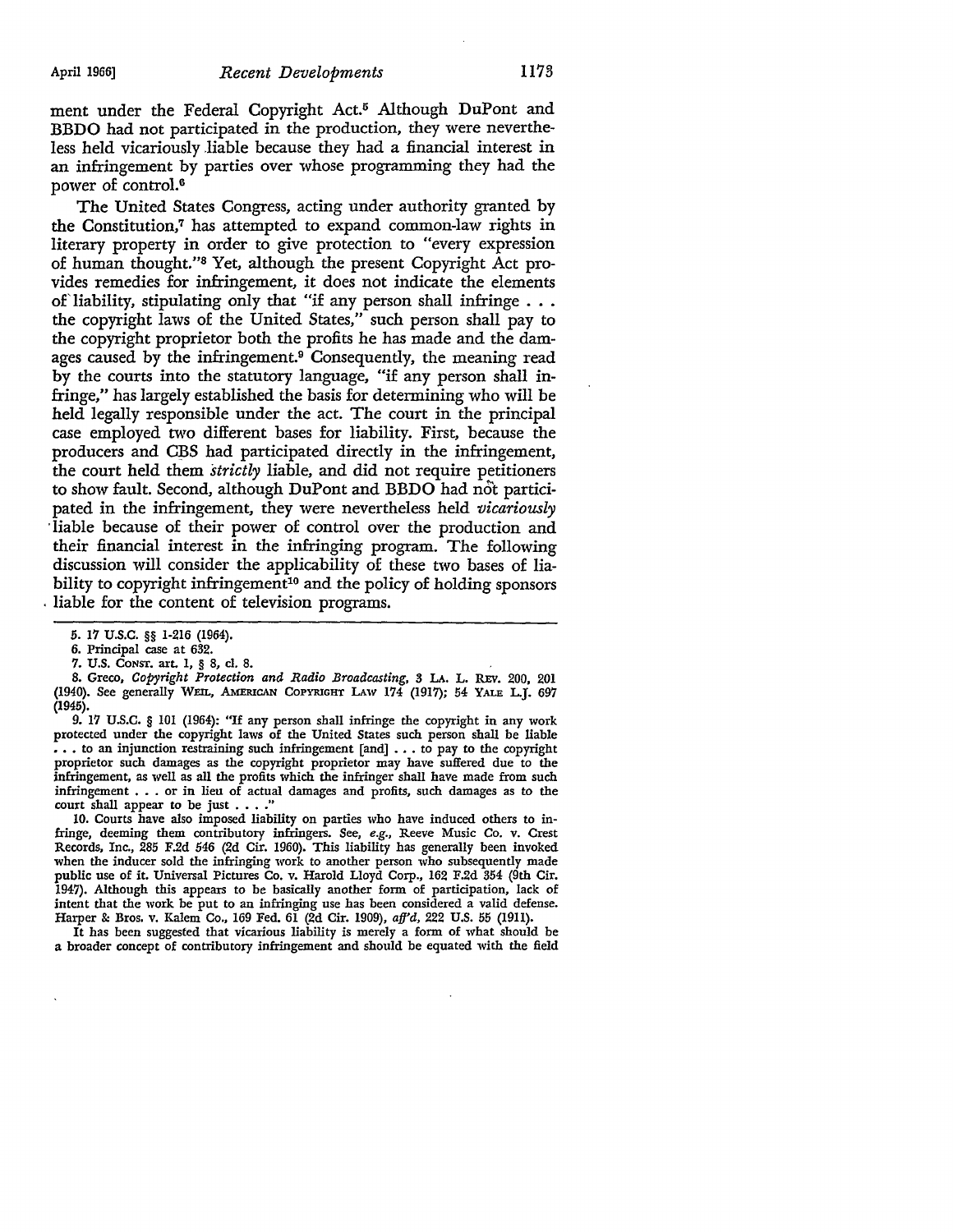#### I. BASES OF COPYRIGHT LIABILITY

#### A. *Strict Liability*

Courts have generally held that fault is not required for liability under section 101, the infringement provision, and that anyone who participates in an infringing work or performance is liable as an infringer.11 Consequently, the producer of an infringing radio program has been held jointly and severally liable12 with the station broadcasting it,13 regardless of their mutual innocence or good faith.14 Although critics of this policy of strict liability have pointed to its harshness on innocent infringers,15 most courts have felt that strict liability is a desirable means of holding responsible the party with the ability to inquire into the nature of the infringing activity<sup>10</sup> and to insure against it.<sup>17</sup>

The courts have justified liability without fault under the Copyright Act by drawing analogies with the substantive common law of

of contributory patent infringement. However, since this theory has not been articulated clearly and as yet has little if any support in precedent, it is not dealt with in this note.

11. E.g., Gross v. Van Dyk Gravure Co., 230 Fed. 412 (2d Cir. 1916); Greenbie v. Noble, 151<sub>4</sub>F. Supp. 45 (S.D.N.Y. 1957); Fleischer Studios, Inc. v. Ralph A. Freundlich, Inc., 14 F.1iupp. 401 (S.D.N.Y. 1936). *But see* Barry v. Hughes, 103 F.2d 427 (2d Cir.), *cert. denied,* 308 U.S. 604 (1939).

12. Copyright infringement is a tort, and proof of the infringement leads to joint and several liability of all defendants. See Gross v. Van Dyk Gravure Co., *supra* note 11; Harris v. Miller, 50 U.S.P.Q. 306 (S.D.N.Y. 1941); HOWELL, COPYRIGHT LAW 179 (rev. ed. Latman 1962); Note, *Monetary Recovery for Copyright Infringement,* 67 HARv. L. REv. 1044, 1051-52 (1954).

13. Select Theatres Corp. v. Ronzoni Macaroni Co., 59 U.S.P.Q. 288 (S.D.N.Y. 1943). 14. See, *e.g.,* Shapiro, Bernstein 8: Co. v. H. L. Green Co., 316 F.2d 304 (2d Cir. 1963); M. Witmark 8: Sons v. Tremont Social 8: Athletic Club, 188 F. Supp. 787 (D. Mass. 1960); R. R. Donnelley 8: Sons v. Haber, 43 F. Supp. 456 (E.D.N.Y. 1942); Norm Co. v. John A. Brown Co., 26 F. Supp. 707 (W.D. Okla. 1939); M. Witmark &: Sons v. Calloway, 22 F.2d 412 (E.D. Tenn. 1927).

15. See Barry v. Hughes, 103 F.2d 427 (2d Cir.), *cert. denied,* 308 U.S. 604 (1939); Chafee, *Reflections on the Law of Copyright,* 45 CoLUM L. REV. 503, 526•27 (1945); cf. De Acosta v. Brown, 146 F.2d 408, 413 (2d Cir. 1944) (L. Hand, J., dissenting), *cert. denied,* 325 U.S. 862 (1945); Fendler v. Morosco, 253 N.Y. 281, 171 N.E. 56 (1930).

16. See Shapiro, Bernstein &: Co. v. Goody, 248 F.2d 260, 264 (2d Cir. 1957), *cert, denied,* 355 U.S. 952 (1958); Khan v. Leo Feist, Inc., 78 F. Supp. 754, 755 **(S.D.N,Y.**  1948). See also Letter From Melville **B.** Nimmer to the Copyright Office, June 16, 1958, in STUDIES PREPARED FOR SUBCOMMITTEE ON PATENTS, TRADEMARKS, AND COPYRIGHTS OF THE SENATE COMM. ON THE JUDICIARY, 86TH CONG., 2D SESS., COPYRIGHT LAW REVISION STUDIES Nos. 22-25, at 169 (Comm. Print 1960).

17. "It is the innocent infringer who must suffer, since he, unlike the copyright owner . . . has . . . the ability to guard against the infringement (by an indemnity agreement . . . and/or by insurance)." Letter From Melville B. Nimmer, *supra* note 16. See also Variety, Oct. 16, 1957, p. 63, col. **1** (reporting growth in demand for in• demnity agreements). *But* cf. 2 HARPER &: JAMES, TORTS § 26.1, at 1362 n.l (1956) (indemnity is generally not pursued in master-servant application of vicarious liability). Several courts have also been influenced by the desire to burden enterprises with the losses caused by the risks they create. See Shapiro, Bernstein &: Co. v. **H. L.** Green Co,, 316 F.2d 304 (2d Cir. 1963); De Acosta v. Brown, 146 F.2d 408, 411-12 (2d Cir. 1944), *cert. denied,* 325 U.s: 862 (1945).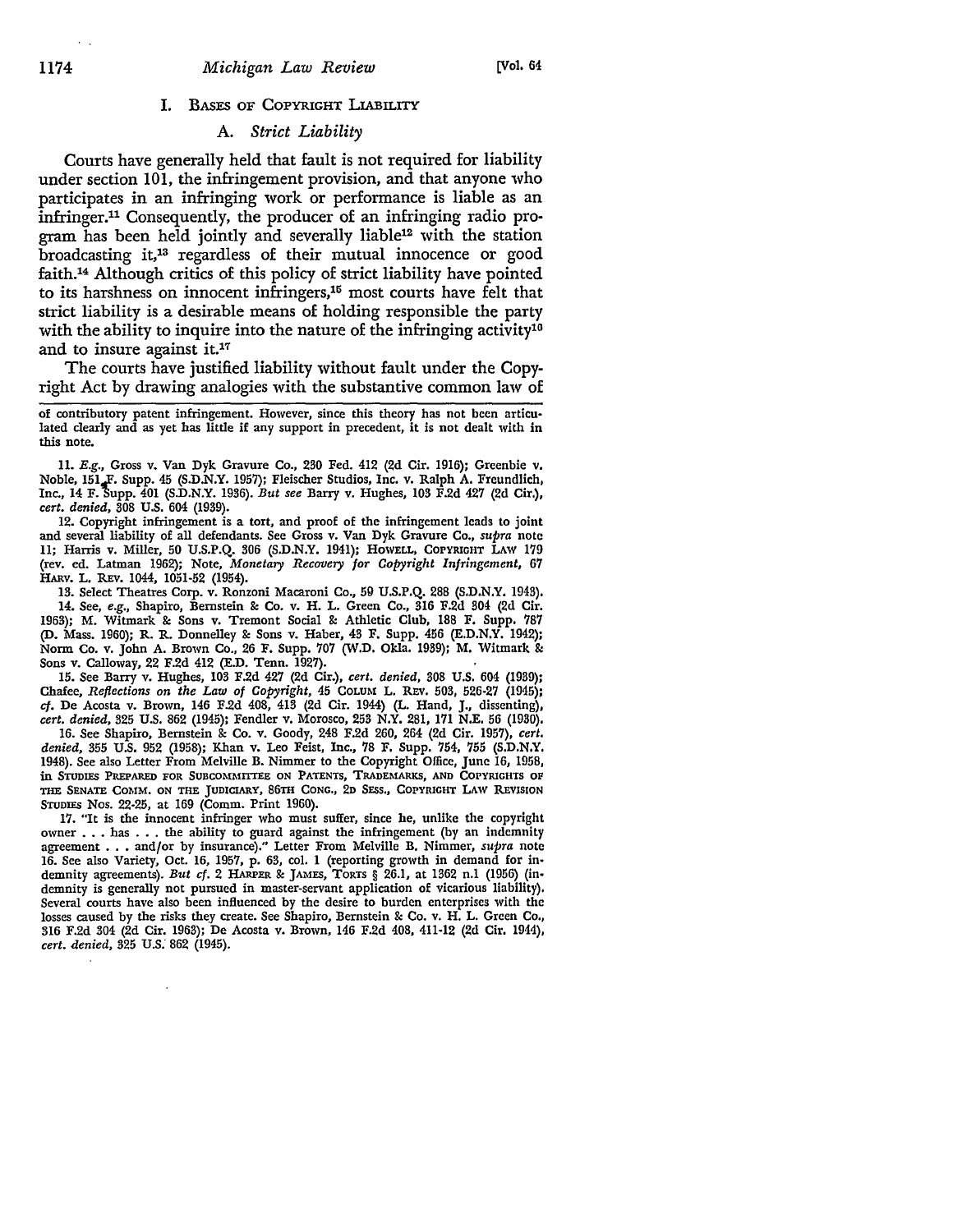copyright infringement18 and conversion of property.19 Moreover, indications of congressional intent to impose strict liability may be found in the Copyright Act. Sections  $1(c)^{20}$  and  $101(b)^{21}$  of the act contain limitations on the liability of certain parties who show that they were not aware, and could not have reasonably known, of their infringement. Furthermore, section 21 protects an infringer's "reasonable outlay innocently incurred" when the copyright notice has been inadvertently omitted from a particular copy of a work.<sup>22</sup> Were innocent infringers already immune from liability, there presumably would be no need to give them this statutory protection.

The legislative history of the Copyright Act also supports the inference that Congress intended to impose strict liability. Until the adoption of the present Copyright Act in 1909, the seller of an infringing work was not liable unless he knew that it was printed without consent,<sup>23</sup> but innocence was not generally considered a defense to an action for infringement.<sup>24</sup> There is evidence that those participating in the drafting and enactment of the 1909 act realized this situation.25 Nevertheless, the 1909 statute added no broad provisions excusing innocent infringers; indeed, it eliminated the provision in earlier statutes expressly protecting the innocent seller.

#### B. *Vicarious Liability*

There appears to be nothing in the Copyright Act or in its legislative history to indicate a congressional policy favoring the imposition of vicarious liability. Because liability without fault for the copyright infringement of others had not yet been applied by the courts,26 vicarious liability was not a subject of debate in the

18. Intent was not necessary for liability for common-law infringement of copyright. American Press Ass'n v. Daily Story Pub. Co., 120 Fed. 766 (7th Cir. 1902), *appeal dismissed,* 193 U.S. 675 (1904); Norris v. No-Leak-O Piston Ring Co., 271 Fed. 536 (D. Md.), *afj'd,* 277 Fed. 951 (4th Cir. 1921). See generally 54 YALE L.J. 697 (1945).

19. See American Press Ass'n v. Daily Story Pub. Co., *supra* note 18, at 768; cf. REsTATEMENT (SECOND), TORTS § 222A (1965); De Acosta v. Brown, 146 F.2d 408, 412 (2d Cir. 1944), *cert. denied,* 325 U.S. 862 (1945): "But 'torts' is a broad field of law; and while the doctrine [of fault] may apply to negligence, it does not apply to con• version or appropriation.

20. 17 U.S.C. § l(c) (1964) (protecting the delivery of a nondramatic literary work).

21. 17 U.S.C. § IOI(b) (1964).

22. 17 u.s.c. § 21 (1964).

23. See 1 Stat. 124 (1790); 16 Stat. 214 (1870).

24. See DRONE, PROPERTY 401-03 (1879).

25. See *Hearings on H.R. 19853 and S. 6330 Before the Committees on Patents of the Senate and House of Representatives,* Conjointly, 59th Cong., 1st Sess. 49 (1906).

26. In several cases decided prior to the adoption of the present Copyright Act, employers were deemed to be liable for the infringing acts of their employees only if they could be charged with knowledge of the infringement. See Trow Directory, Printipg & Bookbinding Co. v. Boyd, 97 Fed. 586 (C.C. S.D.N.Y. 1899); West Publishing Co. v. Lawyers' Co-op. Publishing Co., 79 Fed. 756 (2d Cir. 1897). A principal may not be subjected to penalties and forfeitures, designed in part as punishment for an offense,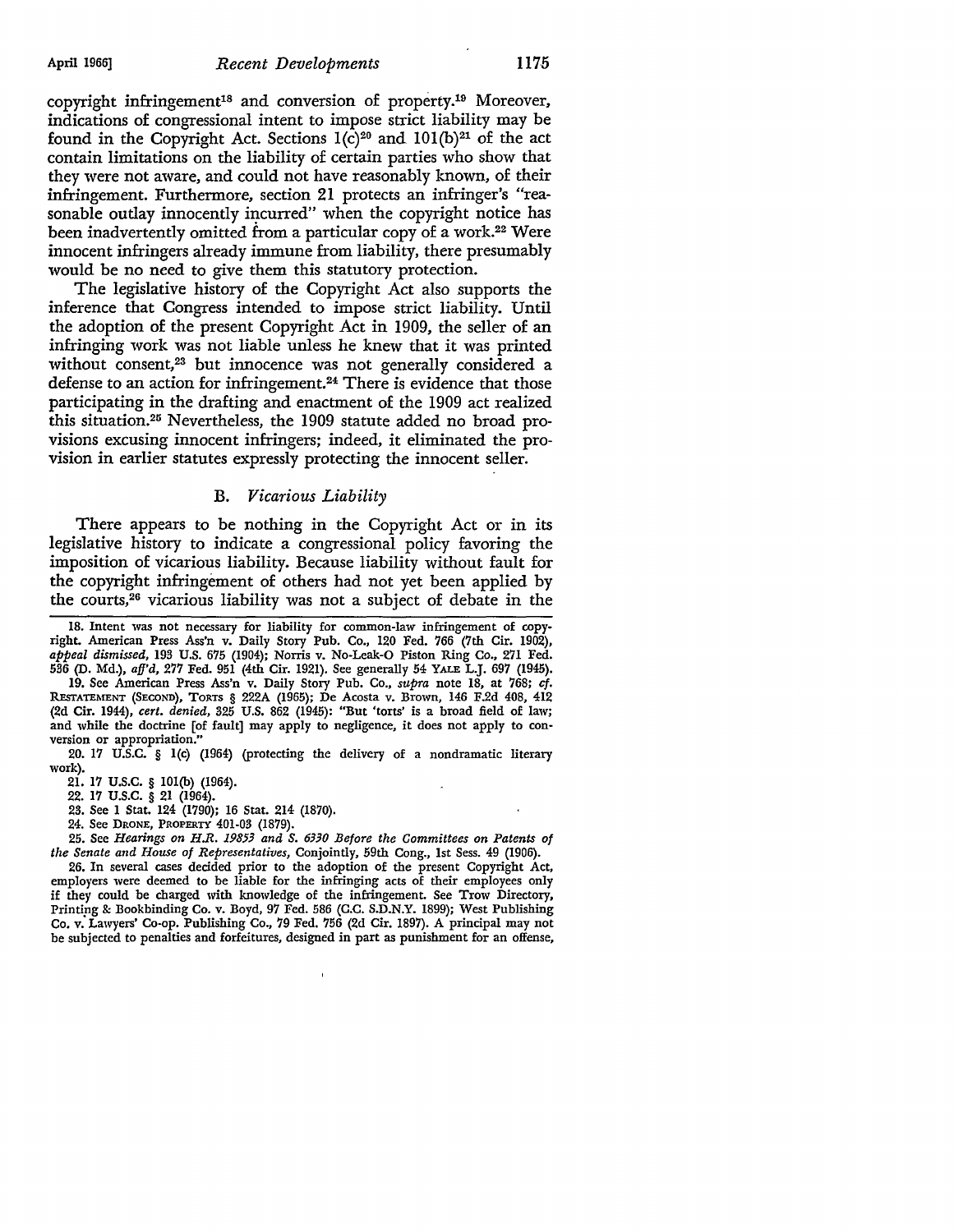drafting of the 1909 act.27 Since that time, however, courts have been influenced by the same policy considerations that have encouraged them generally to ignore the innocence of infringers,<sup>28</sup> and they have employed vicarious liability to broaden further the area of accountability for infringement.

The first parties to be held vicariously liable under the Copyright Act were owners of night clubs, dance halls, and amusement theatres in which there were unauthorized performances of copyrighted songs.29 It was apparent that the protection accorded literary property would be diminished if these proprietors could insulate themselves from liability for damages by merely avoiding inquiry into the nature of the performance at their establishments, since the only recourse left to the copyright owner would be against the performer.30 The courts also felt that the owners of the establishments could spread the burden of the risk of infringement by either obtain ing liability insurance or seeking indemnity from the performers.<sup>81</sup>

To hold these owners of entertainment establishments liable, the courts relied on common-law agency theory. The performers were held to be either servants acting within the scope of their authority<sup>32</sup> or agents implicitly authorized by the establishment proprietors to engage in the performance which constituted the infringement.<sup>88</sup>

by an unauthorized copyright infringement of his agent. See McDonald v. Hearst, 95 Fed. 656 (N.D. Cal. 1899).

27. For a history of strict and vicarious liability in copyright legislation, sec LATMAN & TAGER, LIABILITY OF INNOCENT INFRINGERS OF COPYRIGHTS (U.S. Copyright Office General Revision of the Copyright Law Study No. 8, 1958).

28. See Shapiro, Bernstein & Co. v. H. L. Green Co., 316 F.2d 304, 308 (2d Cir, 1963): "For much the same reasons, the imposition of *vicarious* liability in the case before us cannot be deemed unduly harsh or unfair." See also M. Witmark & Sons v, Tremont Social & Athletic Club, 188 F. Supp. 787 (D. Mass. 1960); Buck v. Pettijohn, 34 F. Supp. 968 (E.D. Tenn. 1940).

29. E.g., M. Witmark & Sons v. Calloway, 22 F.2d 412 (E.D. Tenn, 1927); M. Witmark & Sons v. Pastime Amusement Co., 298 Fed. 470 (E.D.S.C. 1924); Harms v. Cohen, 279 Fed. 276 (E.D. Pa. 1922).

30. For discussion of the policy of imposing vicarious liability in these cases, sec Shapiro, Bernstein & Co. v. H. L. Green Co., 316 F.2d 304 {2d Cir. 1963); De Acosta v. Brown, 146 F.2d 408, 412 {2d Cir. 1944), *cert. denied,* 325 U.S. 862 (1945). •

31. See M. Witmark & Sons v. Tremont Social & Athletic Club, 188 F. Supp. '187 (D. Mass. 1960); Remick Music Corp. v. Interstate Hotel Co., 58 F. Supp. 523 {D, Neb. 1944), *afj'd,* 157 F.2d 744 (8th Cir. 1946). Shapiro, Bernstein & Co. v. Goody, 248 F.2d 260 (2d Cir. 1957), *cert. denied,* 355 U.S. 952 (1958), holding a department store owner liable for an infringement by its concessionaire, had the following effect: "A flock of retailers and chain stores . . • notified disk companies that they [would] • . • not handle any disks from any company without indemnification or other guarantees that they [would] ... not be responsible for disks ... not licensed by publishers." Variety, Oct. 16, 1957, p. 63, col. I.

32. Shapiro, Bernstein & Co. v. Veltin, 47 F. Supp. 648 (W.D. La. 1942); M. Wit• mark & Sons v. Calloway, 22 F.2d 412 (E.D. Tenn. 1927).

33. M. Witmark & Sons v. Pastime Amusement Co., 298 Fed. 470 (E.D.S.C, 1924); Harms v. Cohen, 279 Fed. 276 (E.D. Pa. 1922). For a discussion of the applicability of the rule of *respondeat superior* in these cases and the cases cited in note 32 *supra,*  see SEAVEY, AGENCY §§ 91-93 (1964).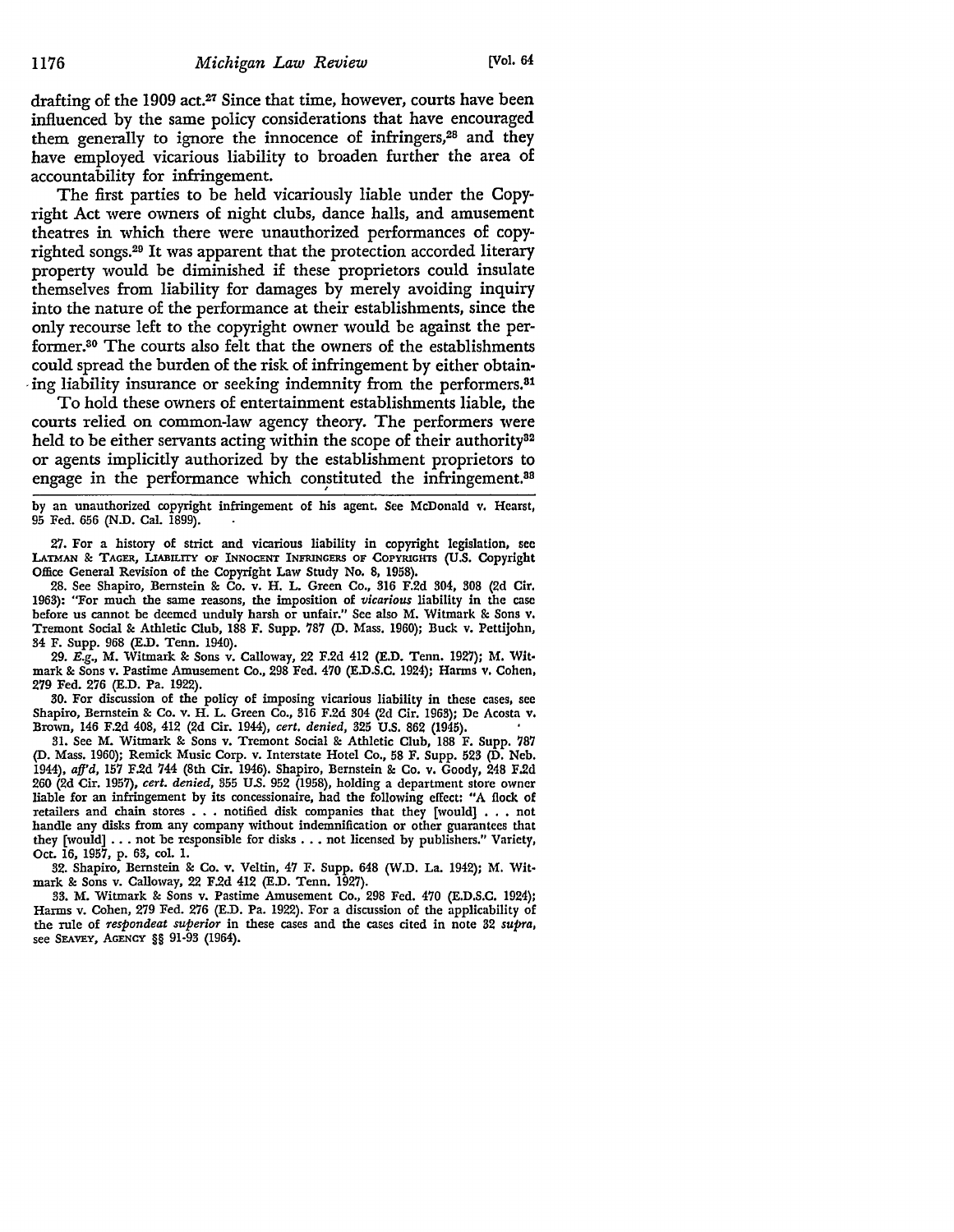Most of the holdings were difficult to justify, since the performer usually appeared to be an independent contractor with an absolute right to choose his own material. Consequently, still convinced that it was desirable to hold the proprietors liable, judges abandoned the agency theory for the more flexible "right to control coupled with a financial interest" test for imposing vicarious liability for infringement. $34$  Under this test, a department store with a financial interest in the sale by its concessionaire of infringing phonograph records has been held liable.<sup>35</sup> However, a landlord with no financial interest in the infringing activities of his tenant,<sup>86</sup> and a radio advertiser with a financial interest in, but no right to control, the selection of records on its program,<sup>87</sup> have been exonerated for the infringements to which they did not contribute.

It is questionable whether this test for vicarious liability effectuates any congressional intention found in or inferable from the Copyright Act. It is true that the requirement of "financial interest" has some statutory relevance in cases involving infringements of musical compositions or non-dramatic literary productions. The Copyright Act gives holders of copyrights on these works the exclusive right to perform them "in public for profit";<sup>38</sup> thus, profit is a necessary requisite for an infringement of the protected right.<sup>89</sup> Testing a party's financial interest in an infringement seems tantamount to judging whether he is seeking a profit, yet the "financial" interest" test inquires into the profit sought by the particular party charged with vicarious liability. In this respect, it differs substantially from the "for profit" test set by the Copyright Act, which has been held not to require that the profit sought by individual infringers be shown.4° Furthermore, Congress has developed a different rule to protect dramatic works, such as that of the petitioner in the principal case. These works are protected against *any* unauthorized public performance, regardless of whether profit is sought.41 Thus, "financial interest" has no relation to the provisions of the

34. Apparently the first case to employ these criteria was Irving Berlin, Inc. v. Daigle, 26 F.2d 149 (E.D. La. 1928), *rev'd on other grounds,* 31 F.2d 832 (5th Cir. 1929). See also Shapiro, Bernstein & Co. v. H. L. Green Co., 316 F.2d 304 (2d Cir. 1963); Dreamland Ball Room, Inc. v. Shapiro, Bernstein & Co., 36 F.2d 354 (7th Cir. 1929); M. Witmark & Sons v. Tremont Social & Athletic Club, 188 F. Supp. 787 (D. Mass. 1960); Buck v. Pettijohn, 34 F. Supp. 968 (E.D. Tenn. 1940).

35. Shapiro, Bernstein & Co. v. H. L. Green Co., *supra* note 34.

36. Deutsch v. Arnold, 98 F.2d 686 (2d Cir. 1938).

37. National Ass'n of Performing Artists v. Wm. Penn Broadcasting Co., 38 F. Supp. 531 (E.D. Pa. 1941).

38. 17 U.S.C. §§ l(c), (e) (1964).

39. See Famous Music Corp. v. Melz, 28 F. Supp. 767 (W.D. La. 1939); M. Witmark &: Sons v. Pastime Amusement Co., 298 Fed. 470 (E.D.S.C. 1924).

40. See Associated Music. Publishers, Inc. v. Debs Memorial Radio Fund, Inc., 141 F.2d 852 (2d Cir.), *cert. denied,* 323 U.S. 766 (1944); Universal Pictures Co. v. Harold Lloyd Corp., 162 F.2d 354 (9th Cir. 1947).

41. 17 U.S.C. § l(d) (1964).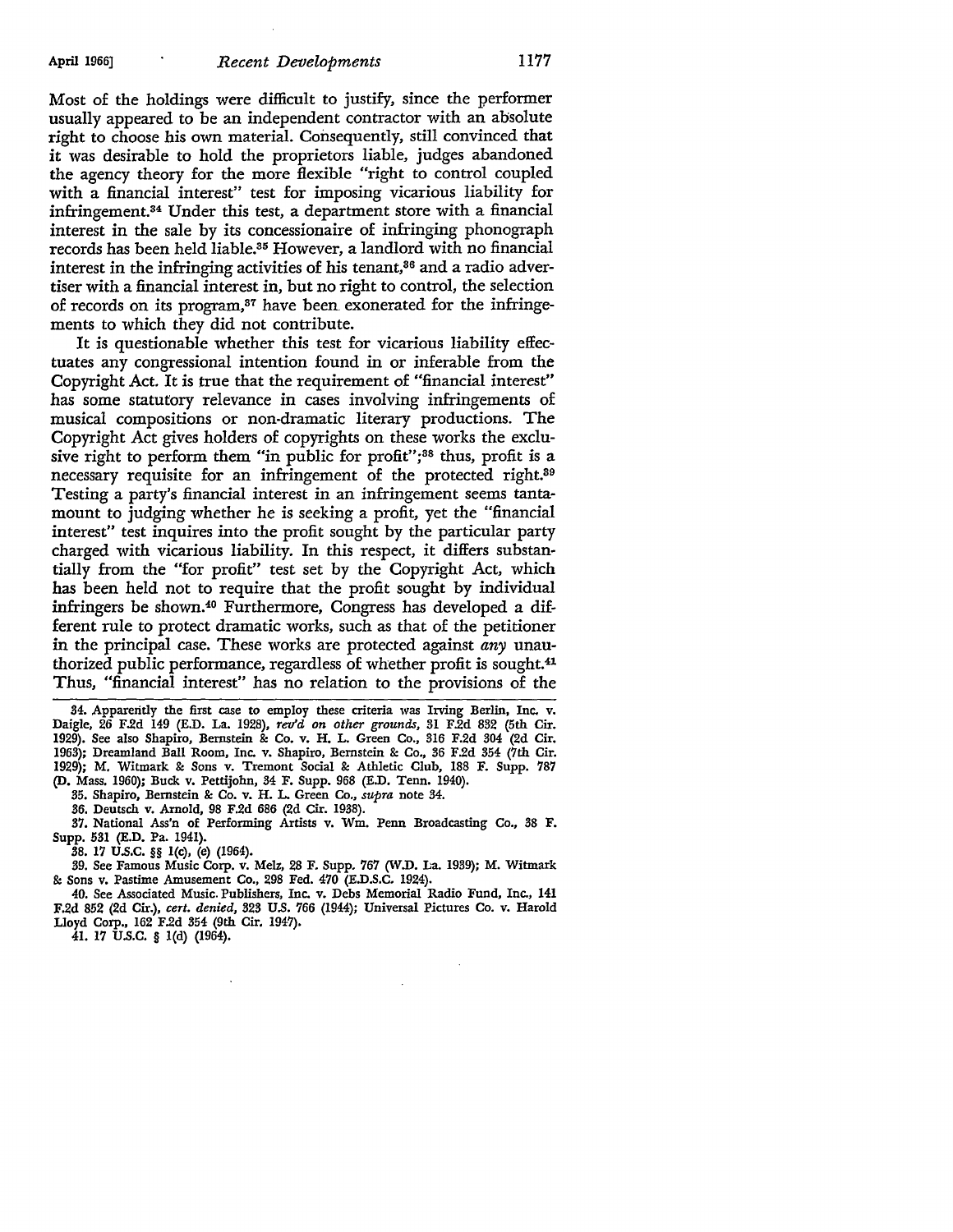Copyright Act in cases involving dramatic works. This distinction between the protection given dramatic performances and that given other types of performances has been the subject of extensive congressional debate,42 but it is apparent from the present wording of the statute that Congress intends the distinction to be maintained.

The "right to control" also bears no apparent relation to the terms of the Copyright Act. This requirement is usually applied to justify vicarious liability in agency cases,<sup>43</sup> but it has been applied in copyright infringement situations, such as the principal case, where it is clear that no form of agency exists between the actual infringers and the parties held vicariously liable.44 The courts have made no attempt to support these holdings by reference either to the Copyright Act or to congressional intent. Consequently, the justification for the "right to control coupled with a financial interest" test in copyright litigation remains unclear.

#### II. APPLICATION OF VICARIOUS LIABILITY TO TELEVISION SPONSORS

Not only is it difficult to support the imposition of vicarious liability in the principal case by the provisions of the Copyright Act; there would also appear to be little policy basis for imposing such liability on television sponsors. Most television programs today are controlled by their producers under the supervision of the networks.<sup>45</sup> A sponsor's only contact with the program is usually through an advertising agency, and he ordinarily has little opportunity to "police" the production;<sup>46</sup> nevertheless, the principal case indicates

45. Of course, there are some instances where the sponsor owns and produces his own show. See Kennedy, *Programming Content and Quality,* 22 LAw & CONTEMP. PROD, 541 (1957). However, at the present time producers are usually engaged by the net• works, which in tum have extensive control over the programs. See SENATE COM• MITTEE ON INTERSTATE AND FOREIGN COMMERCE, 84TH CONG., 2D SESS., THE NETWORK MONOPOLY (Comm. Print 1956) (prepared by Senator Bricker); Sponsor, May 17, 1965, p. 42 (networks now control 93.1% of "prime, time" on television); id., Nov. 16, 1964, p. 12 (too much network control over programming).

46. In the principal case, DuPont's only apparent contacts with the show occurred when it received a copy of the script, and when the advertising agents attended story conferences. Principal case at 631-32.

<sup>42.</sup> See, *e.g.,* H.R. REP. No. 2222, 60th Cong., 2d Sess. 4 (1909). See generally VARMER, LIMITATIONS ON PERFORMING RIGHTS (U.S. Copyright Office General Revision of the Copyright Law Study No. 16, 1958).

<sup>43. &</sup>quot;Right to control" is an essential element of a master-servant relationship. MECHEM, AGENCY § 13 (4th ed. 1952); SEAVEY, AGENCY § 6 (1964).

<sup>44.</sup> See, *e.g.,* Shapiro, Bernstein & Co. v. H. L. Green Co., 316 F.2d 304 (2d Cir. 1963), in which a chain store owner was held liable for infringement by a phonograph record concessionaire who had licensed an area in the store in which to play its records. In reversing a district court holding that the owner was not liable, the court noted: "Realistically, the courts have not drawn a rigid line between the strict cases of agency, and those of independent contract, license, and lease." *Id.* at 307. Sec also cases cited *supra* note 34. The courts in all of these cases held that proprietors could not escape infringement liability on the ground that the performer was an indc• pendent contractor.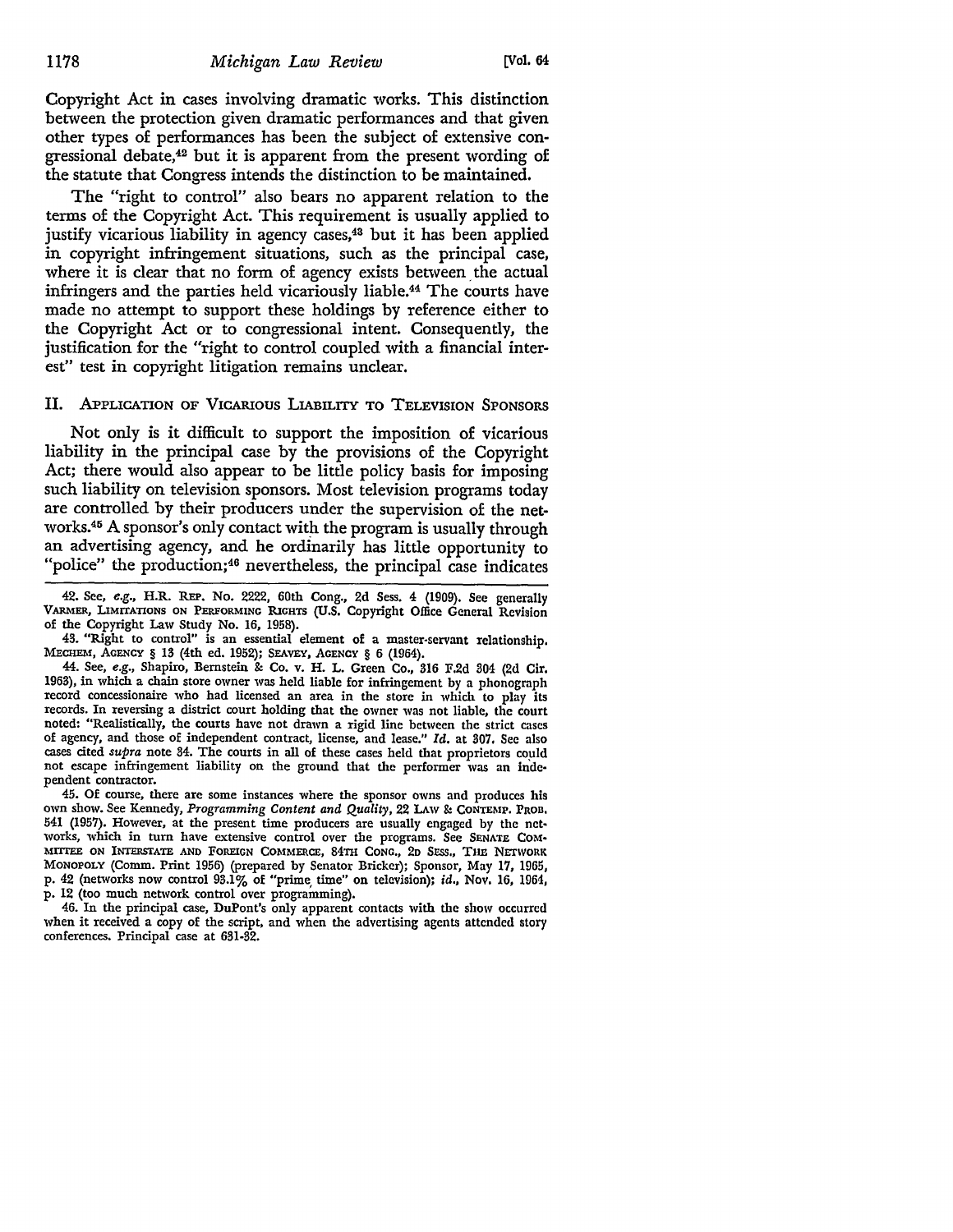for the first time that a sponsor may be held liable for a television program's copyright infringement.47 Since even co-sponsors·and time buyers48 have some *rights* of control, 49 as well as a financial interest in the popularity of the program, it is possible that they too could be held liable under the test utilized in the principal case.<sup>50</sup> Sponsors and time buyers can of course protect themselves from such liability either by purchasing liability insurance or by constantly supervising the program content. Increased outside supervision of program content, however, would be a hindrance to production.51 Furthermore, the duty to supervise and insure would be especially burdensome to time buyers, who constitute a large segment of television's advertising market and who typically operate on a small advertising budget.

It would appear most equitable to place the entire risk of copyright infringement on the networks and producers rather than on the sponsors. Networks and producers are clearly liable under the Copyright Act as direct participants in infringements on their programs. 52 Since they exercise extensive control over programming, the networks can continue to police the content of the shows with-

47. A sponsor has previously been held liable when it engaged the infringing performance itself. Select Theatres Corp. v. Ronzoni Macaroni Co., 59 U.S.P.Q. 288 **(S.D.N.Y.** 1943). Another sponsor has been held liable when its own radio and television advertisement caused an infringement. Robertson v. Batten, Barton, Durstine &: Osborn, Inc., 146 F. Supp. 795 (S.D. Cal. 1956). However, no prior authority has been found holding sponsors vicariously liable for television or radio program content.

48. "Time buyers" are advertisers who merely buy the rights to a certain amount of time on a particular program, during which time they present their advertisement.

49. Multiple sponsorship clearly dilutes the power of each advertiser, and there are "many differences and degrees" in the right of different advertisers to exercise control over the actual content of a program. Sponsor, Aug. 3, 1964, p. 27. All have the right, however, to protect against activities threatening their interest in the program. See SETTEL & GLENN, TELEVISION ADVERTISING AND PRODUCTION HANDBOOK 277-78  $(1953)$ .  $\ddot{\phantom{1}}$ 

50. If the "right to control coupled with a financial interest" test used in the principal case is generally adopted, there is no reason why courts could not also make sponsors responsible under that test for defamation on the program. Vicarious liability has been applied in defamation cases, but to date the holdings in such cases have rested on common-law agency theory. See, *e.g.,* Rosenberg v. J. C. Penney Co., 30 Cal. App. 2d 609, 86 P.2d 696 (Dist. Ct. App. 1939); Magidson v. Bloom, 170 Misc. 832, 11 N.Y.S.2d 324 (N.Y. City Ct. 1939).

51. Sponsors faced with the threat of liability would be likely to seek indemnity from the advertising agencies, thus putting the duty of surveillance of program content squarely on the agencies. It would seem more logical to impose the liability on advertising agencies, rather than on sponsors, since the agencies have greater contact with the production and are under a duty to protect the sponsor's interest. However, extensive agency interference with program content has received severe criticism from producers, who claim that it prevents efficient production. See Sponsor, July 15, 1963, p. 33.

52. The networks' broadcasting of programs constitutes participation in the infringement and renders them strictly liable. See Associated Music Publishers, Inc. v. Debs Memorial Radio Fund, Inc., 141 F.2d 852 (2d Cir. 1944); Select Theatres Corp. v. Ronzoni Macaroni Co., 59 U.S.P.Q. 288 (S.D.N.Y. 1943). Once infringement was found in the instant case, the liability of CBS was conceded.